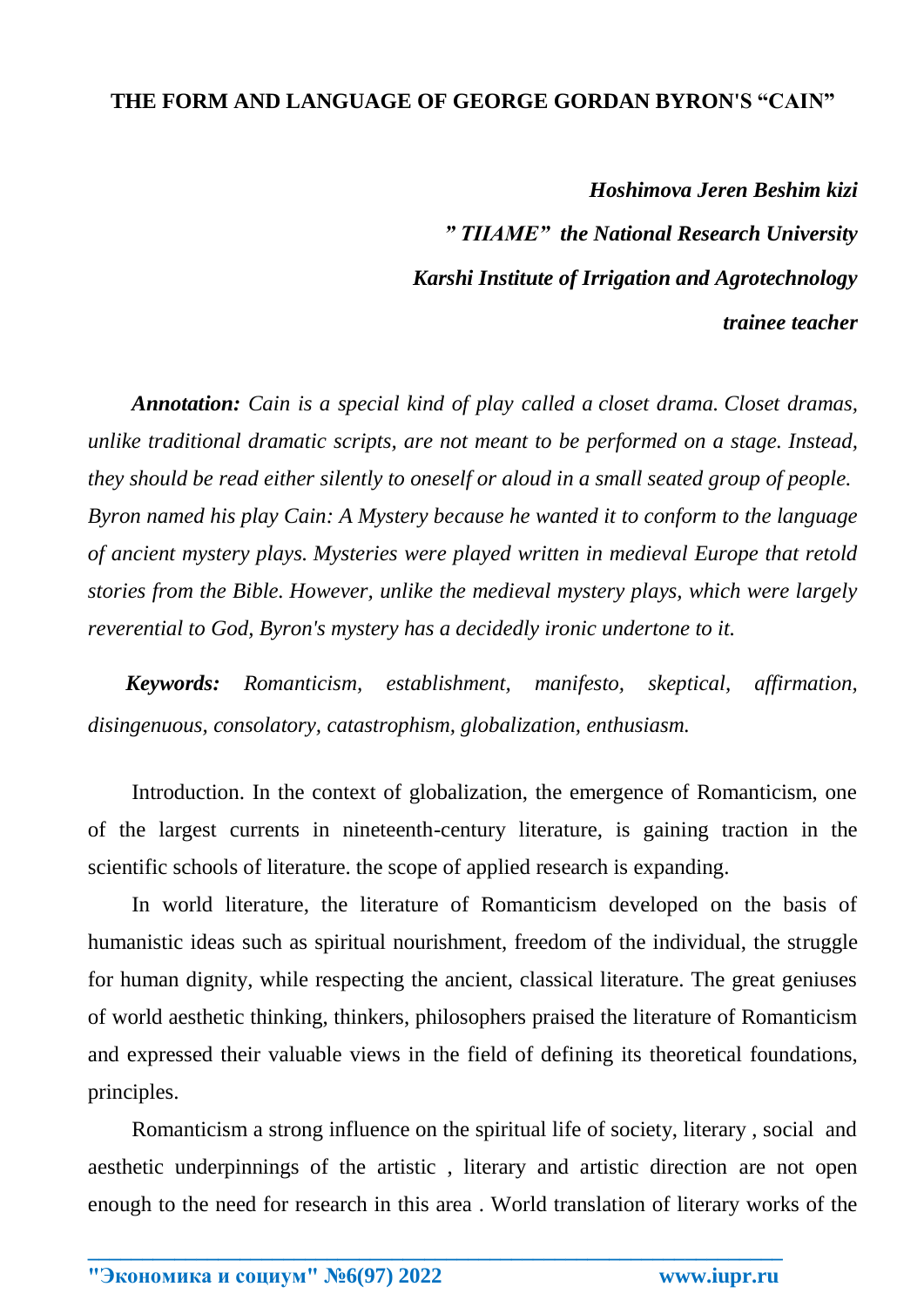great genius of other direct and indirect , to make a comparative study of comparative literature , translation theory and practice of modern science as well as the improvement of the service .

Cain is a dramatic work by Lord George Byron published in 1821. In Cain, Byron dramatizes the story of Cain and Abel from Cain's point of view. Cain is an example of the literary genre known as closet drama.

The play commences with Cain refusing to participate in his family's prayer of thanksgiving to God. Cain tells his father he has nothing to thank God for because he is fated to die. As Cain explains in an early soliloquy, he regards his mortality as an unjust punishment for Adam and Eve's transgression in the Garden of Eden, an event detailed in the Book of Genesis. Cain's anxiety over his mortality is heightened by the fact that he does not know what death is. At one point in Act I, he recalls keeping watching at night for the arrival of death, which he imagines to be an anthropomorphic entity. The character who supplies Cain with knowledge of death is Lucifer. In Act II, Lucifer leads Cain on a voyage to the "Abyss of Space" and shows him a catastrophic vision of the Earth's natural history, complete with spirits of extinct life forms like the mammoth. Cain returns to Earth in Act III, depressed by this vision of universal death. At the climax of the play, Cain murders Abel. The play concludes with Cain's banishment.

Perhaps the most important literary influence o n Cain was John Milton's epic poem "Paradise Lost", which tells of the creation and fall of mankind. For Byron as for many Romantic poets, the hero of Paradise Lost was Satan, and Cain is modeled in part on Milton's defiant protagonist. Furthermore, Cain's vision of the Earth's natural history in Act II is a parody of Adam's consolatory vision of the history of man (culminating in the coming and sacrifice of Christ) presented by the Archangel Michael in Books XI and XII of Milton's epic. In the preface to Cain, Byron attempts to downplay the influence of poems "upon similar topics", but the way he refers "to Paradise Lost" suggests its formative influence: "Since I was twenty, I have never read Milton, but I had read him so frequently before, that this may make little difference. "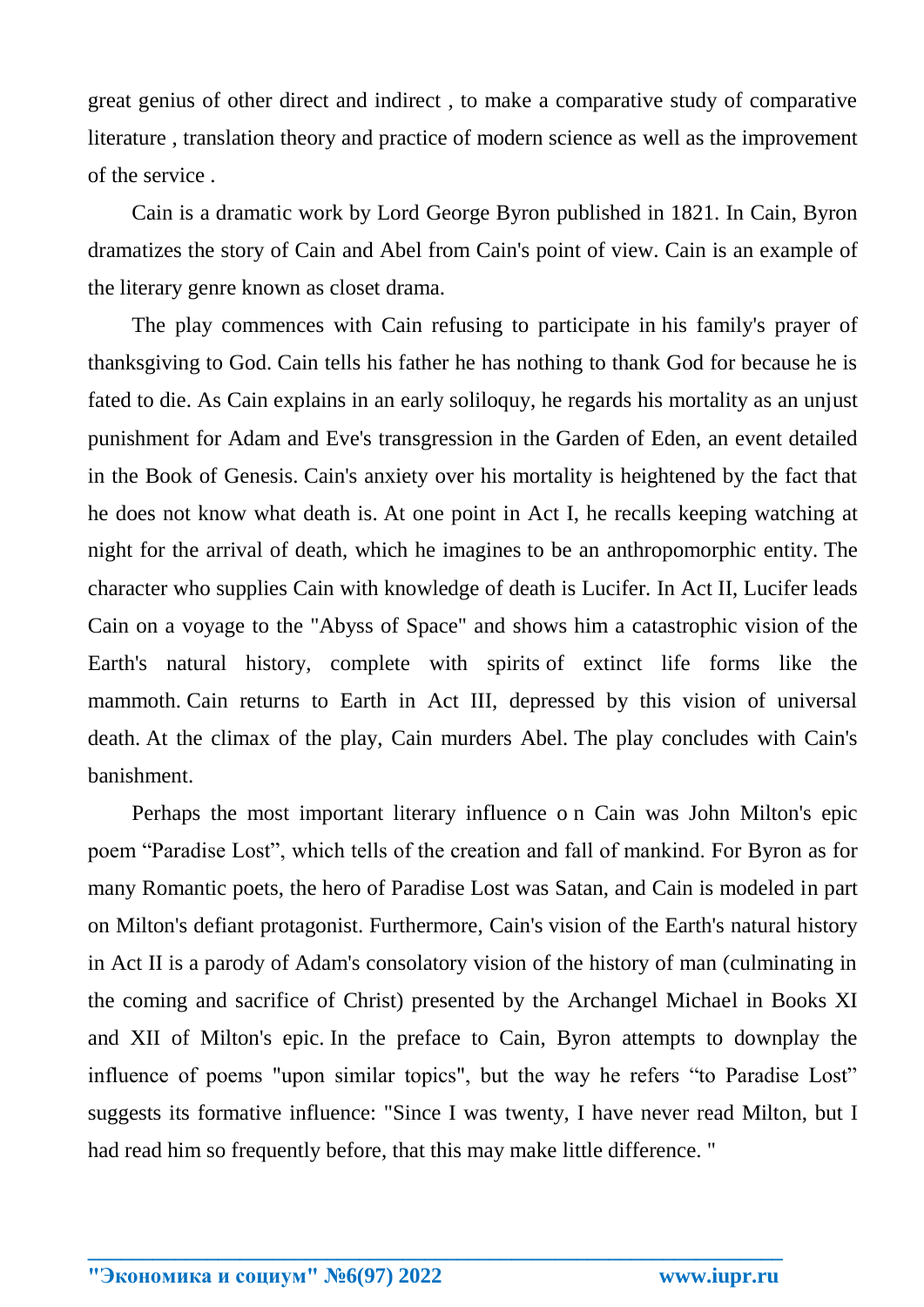As Byron himself notes in the preface to Cain, Cain's vision in Act II was inspired by the theory of catastrophism. In an attempt to explain large gaps in the fossil record, catastrophists posited that the history of the Earth was punctuated with violent upheavals that had destroyed its flora and fauna. Byron read about catastrophism in an 1813 English translation of some early work by French natural historian Georges Cuvier. Other influences include The Divine Legation of Moses by William Warburton and A Philosophical Enquiry into the Origin of Our Ideas of the Sublime and Beautiful by Edmund Burke.

The fact that Cain has been associated with such radically different theoretical perspectives might be taken to suggest, in itself, that we are not dealing with a work of straightforward polemical intentions but one that is more resistant to interpretation than has generally been allowed in particular, the directly opposed readings when taken together, seem to call into question the very possibility of understanding the play from a single, overarching philosophical point of view. The latter's identification of Cain's 'unmitigated rationalism as a potential object of critique is entirely plausible and tends to complicate the connection between rebellion and heroism assumed by the play's orthodox readings. On the other hand, to go as far as to suggest that Cain is an expression of religious orthodoxy that facilitates the task of vindicating God is to go too far.

His first reading one of the play's advocates of love, for instance, is unconvincing, whereas their claim that his one of the self-righteous supporters of the tyrant god fits the tones and emphases of the play far more closely. As for why Byron would write a religiously orthodox play during a hiatus in the composition of "Don Juan", his first answer that "Cain" represents' an extreme in the Byronic canon and conveys a standpoint too absolute for Byron's philosophy of uncertainty again fails to convince. It is certainly the case that most established readings of "Cain" over state or simplify Byron's rationalist and anti-establishment intentions, but I don't think the play licenses quite this much certainly at the other end of the spectrum either. Its sub-titular 'mystery' is not so easily dispersed we might, given this apparent philosophical messiness, conclude that "Cain" is a muddled piece of thinking lacking any real intellectual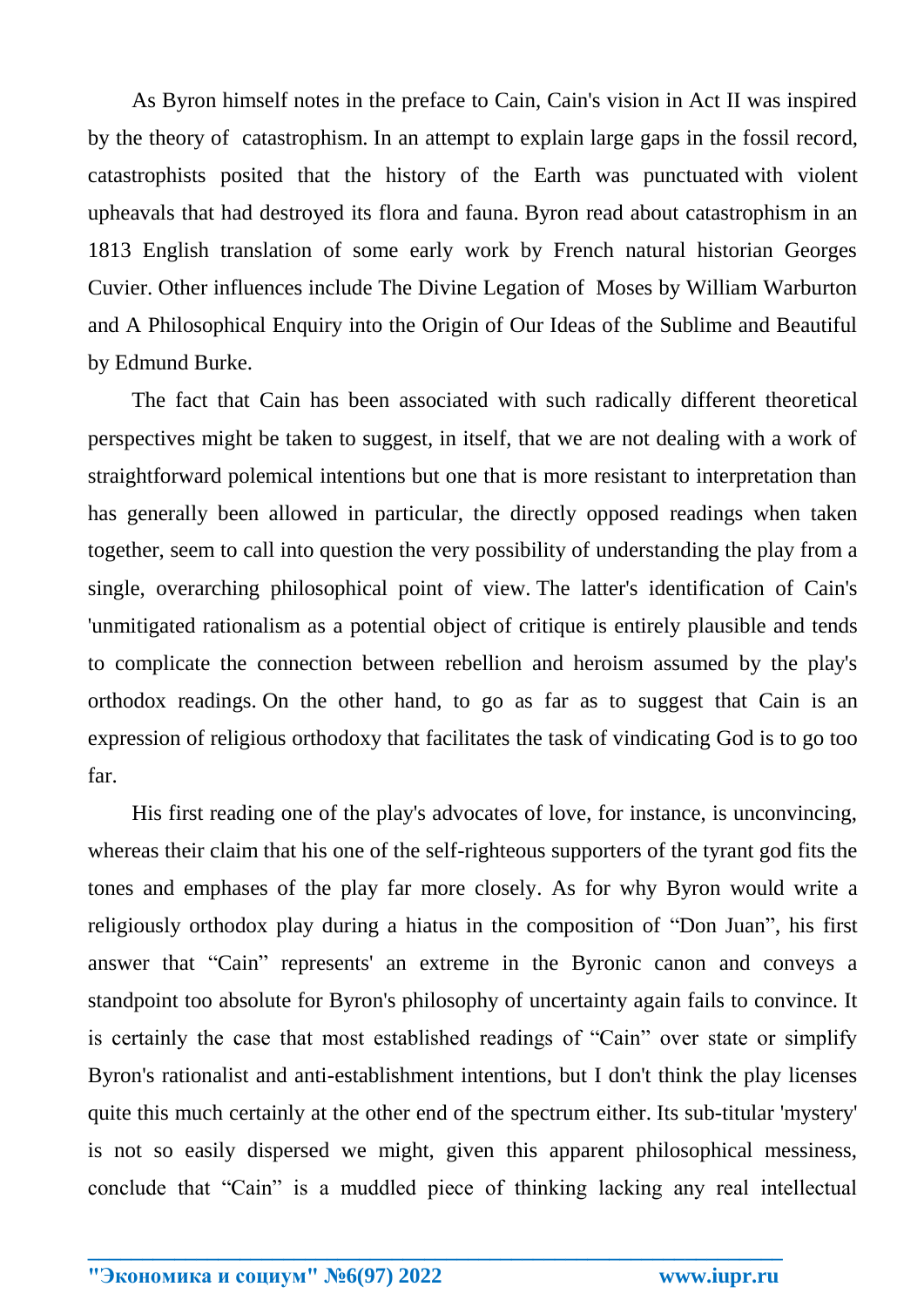coherence. We may even decide, with Philip Martin, that the work is as potent an affirmation of Byron's bankruptcy as a philosophical "Cain" and philosophical poetry poet as we are likely to find. This seems undeniable if we understand philosophical poet to mean a philosopher who has chosen to formulate his opinions in verse. On the other hand, if we take such a poet to be a thinker interested in the philosophical implications of literary form as a distinct means of apprehension, then the case becomes more complex. if we understand poetry, that is, as being philosophical', not because it makes direct philosophical claims but because it is interested in the context of philosophy emergence into epistemological privilege, then we will need to judge that poetry unless impoverished terms.

There is a bad habit in Byron criticism of deciding that the poet is not being serious when he says things that don't fit with the critic's reading of him. This leads to critics choosing what they listen to rather than listening. This is what Byron says in defense of "Cain" in letters to friends and associates if "Cain" be "blasphemous" - paradise lost is blasphemous - and the very words of the oxford gentleman "Evil be thou my good" are from that very poem - from the mouth of Satan, - and is there nothing more in that of Lucifer in the mystery? Cain is nothing more than a drama - not apiece of argument - if Lucifer and Cain speak as the first murderer and the first rebel may be supposed to speak - surely all the rest of the personages talk also according to their characters - and the stronger passions have ever has been permitted to the drama. With respect to "religion," can in ever convince you that I have no such opinions as the characters in the drama, which seems to have frightened everybody?

My ideas of a character may run away with me like all imaginative men, of course, embody myself with the character while I draw it, but not a moment after the pen is from off the paper claims that these remarks are as all the early reactions to the play indicate, disingenuous. Certainly, Byron's attempt to hide behind is difficult to take without a pinch of salt: although the latter can be and has been read in radically unorthodox terms, Byron's Lucifer (bringer of light) seems far more clearly and subversively intended than the former's Satan (adversary). Lucifer's from his biblical context as well as his clear identification with the Byronic (not quite the same as